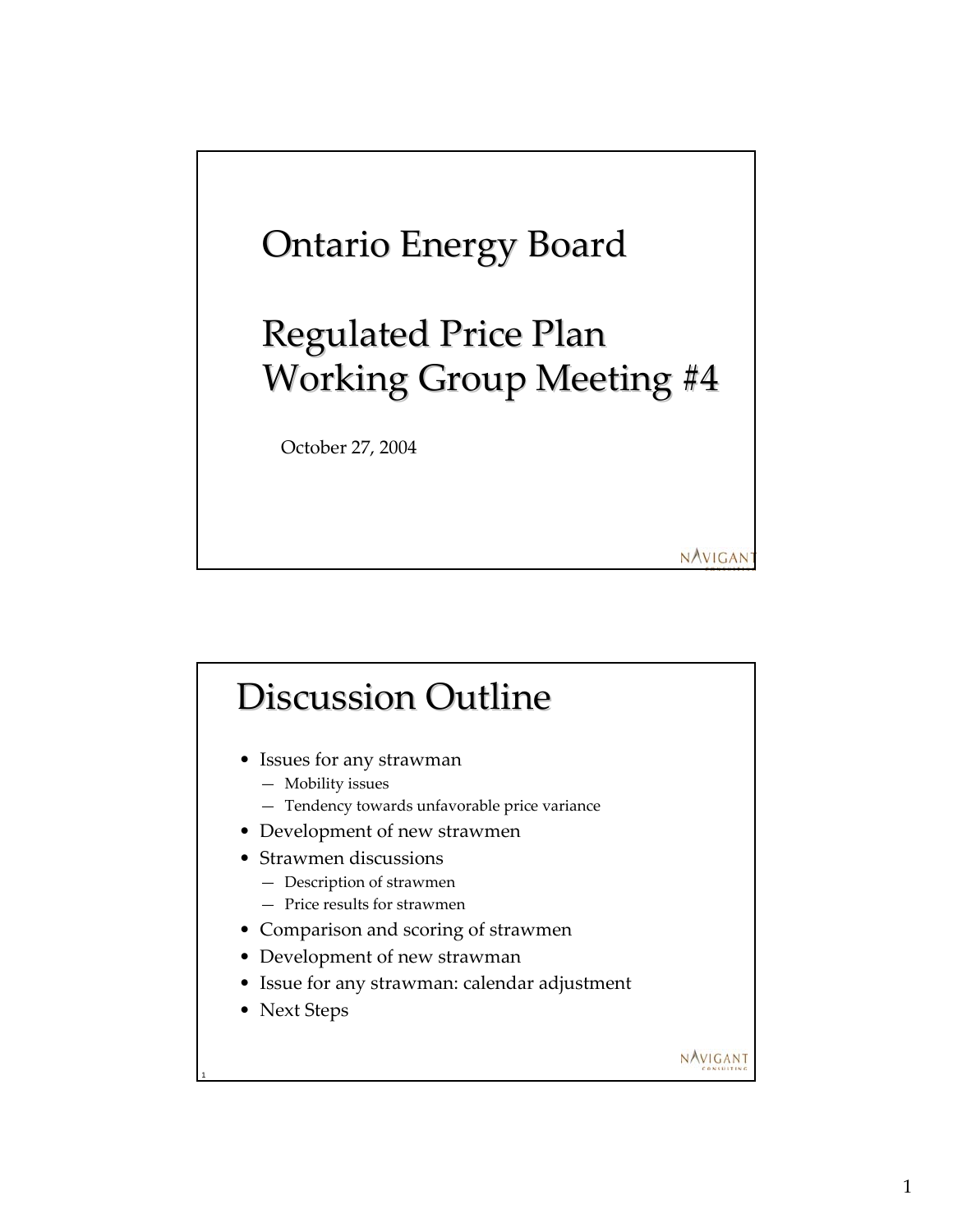### Calendar Adjustment

2

- The proposed legislation has the RPP starting May 1, 2005
- The first 12 months of the RPP will therefore end April 31, 2006
- The proposed legislation says that the first 12 months are fixed, so an ending of that date is difficult to avoid

- But should the RPP cycle be adjusted to bring the RPP year to a calendar year and be consistent with other entities, especially the LDCs?
- If yes, how and when should it be adjusted?

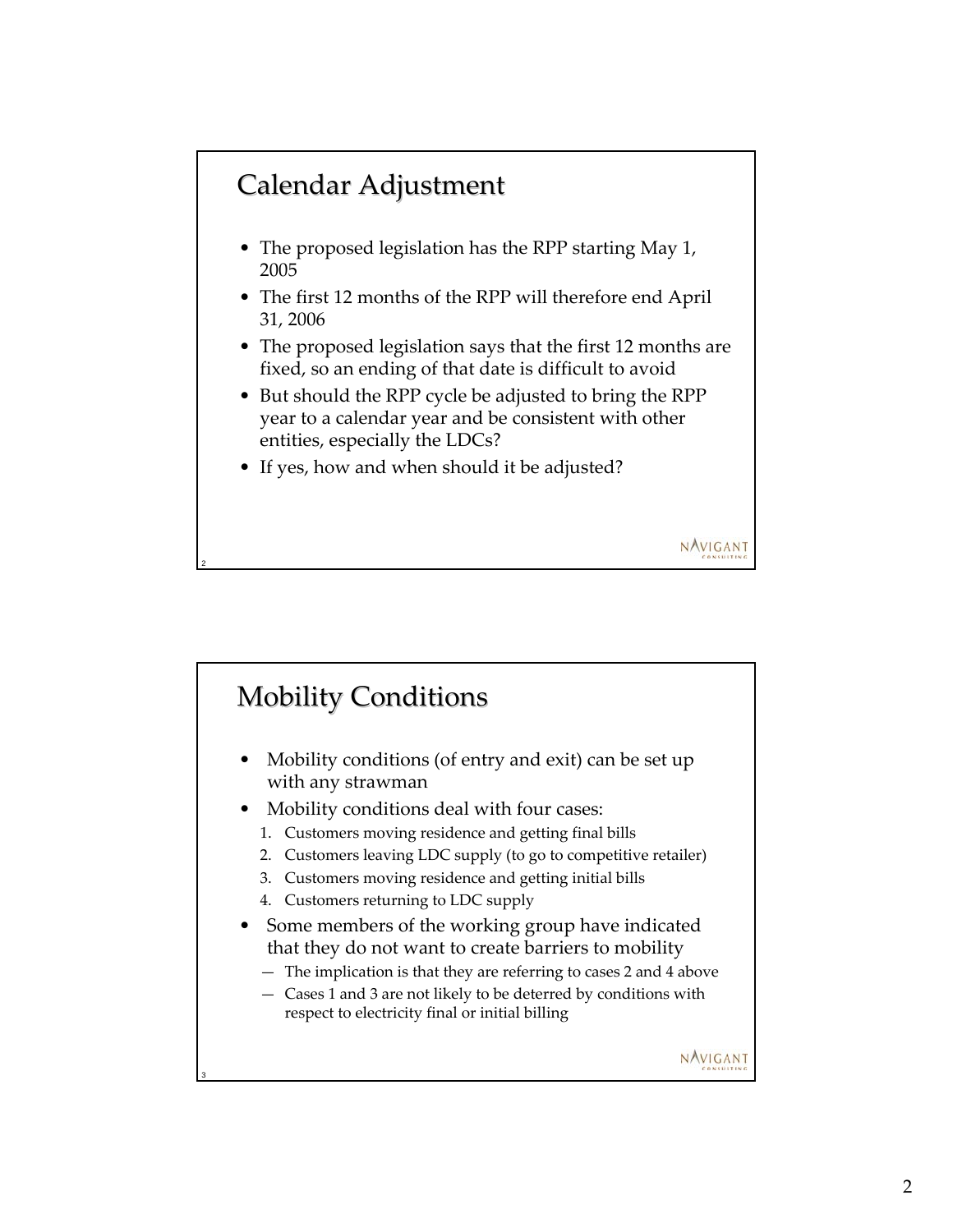# **Mobility Conditions**

- Mobility conditions deal with several questions:
	- Clearing variances on leaving
	- Credit or payment for existing accumulated variances on entering service
	- Conditions on returning, such as minimum times away from LDC service (for returning from competitive supplier)
- Issues in this decision include
	- Fairness to both leaving and remaining customers
	- Administrative costs for LDCs.
	- Customer understanding and acceptance
	- User pay principle

4

5

- Impact on customer mobility
- Consistency with LDC practice

|                                    | Collect Attributed Variance on<br>Past Consumption |         |            |
|------------------------------------|----------------------------------------------------|---------|------------|
|                                    | Model 1                                            | Model 2 | Model 3    |
| Moving<br>from LDC<br>service area | No                                                 | No      | <b>Yes</b> |
| Leaving<br>RPP supply              | No                                                 | Yes     | Yes        |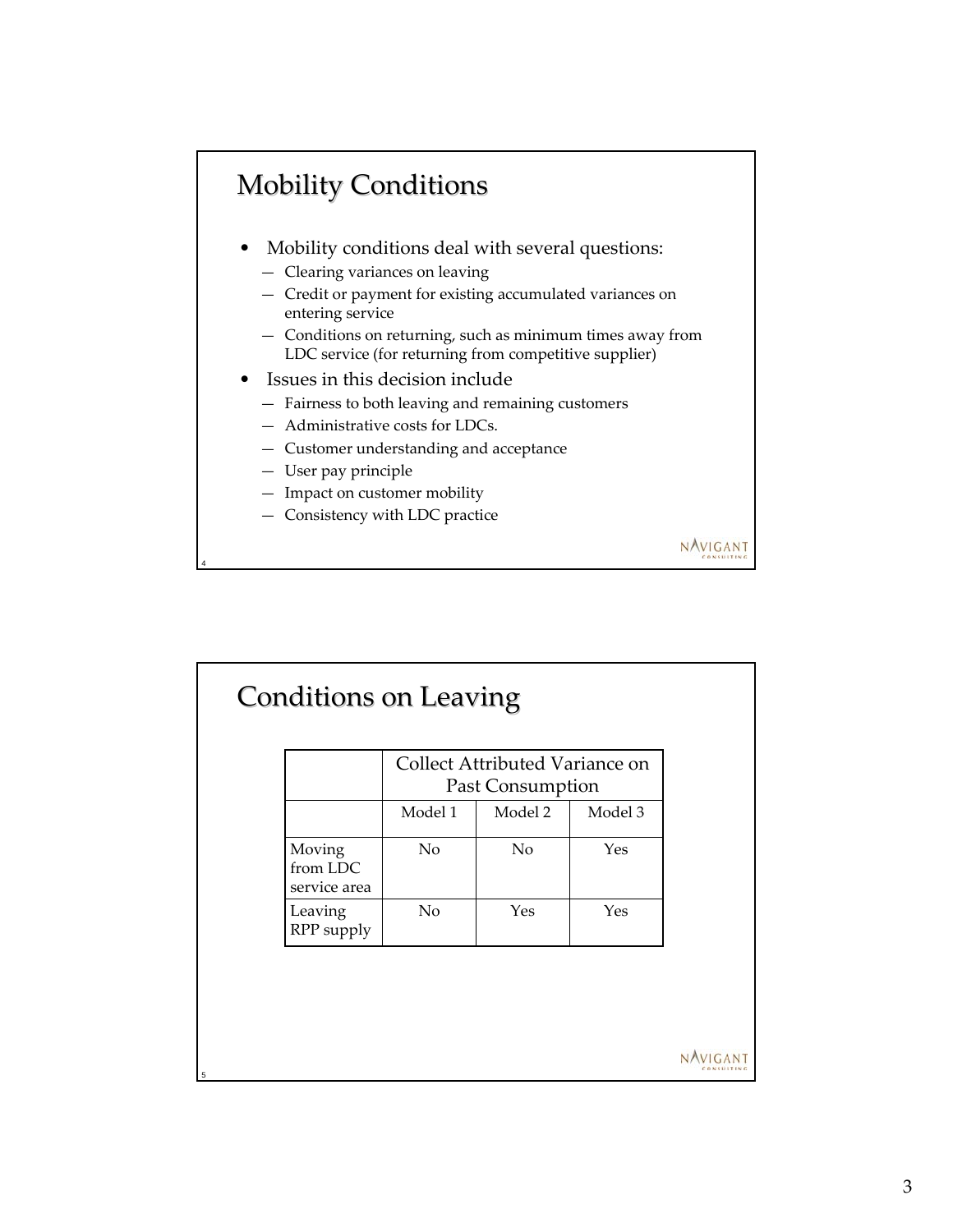## Mobility Models: Leaving

- Model 1 has the highest mobility, with no variance collection or other conditions imposed on those who leave for any reason. — This one is easy to understand and administer
- Model 2 distinguishes between those who leave the service area and those who migrate to competitive retailers
	- Harder to understand, may be more fair by not allowing customers to get away from variances created for their benefit
	- Could be seen as a barrier to customer mobility

6

7

- Model 3 collects variances under all conditions; it looks to assign costs and collect them from those who cause them
	- May be more fair, but creates the same perceived mobility barrier as Model 2 and likely to have much higher administrative costs (though good design might keep them low.)
- Administrative costs for Models 2 and 3 could be kept low by, for instance, getting monthly a calculation of uncollected accumulated variance (in \$/kWh) and applying it to the customer's past usage

|                                  | Collect Attributed Variance on |         |         |
|----------------------------------|--------------------------------|---------|---------|
|                                  | <b>Future Consumption</b>      |         |         |
|                                  | Model A                        | Model B | Model C |
| Moving to<br>LDC service<br>area | N <sub>o</sub>                 | No      | Yes     |
| Returning<br>to RPP<br>supply    | No                             | Yes     | Yes     |

NAVIGANT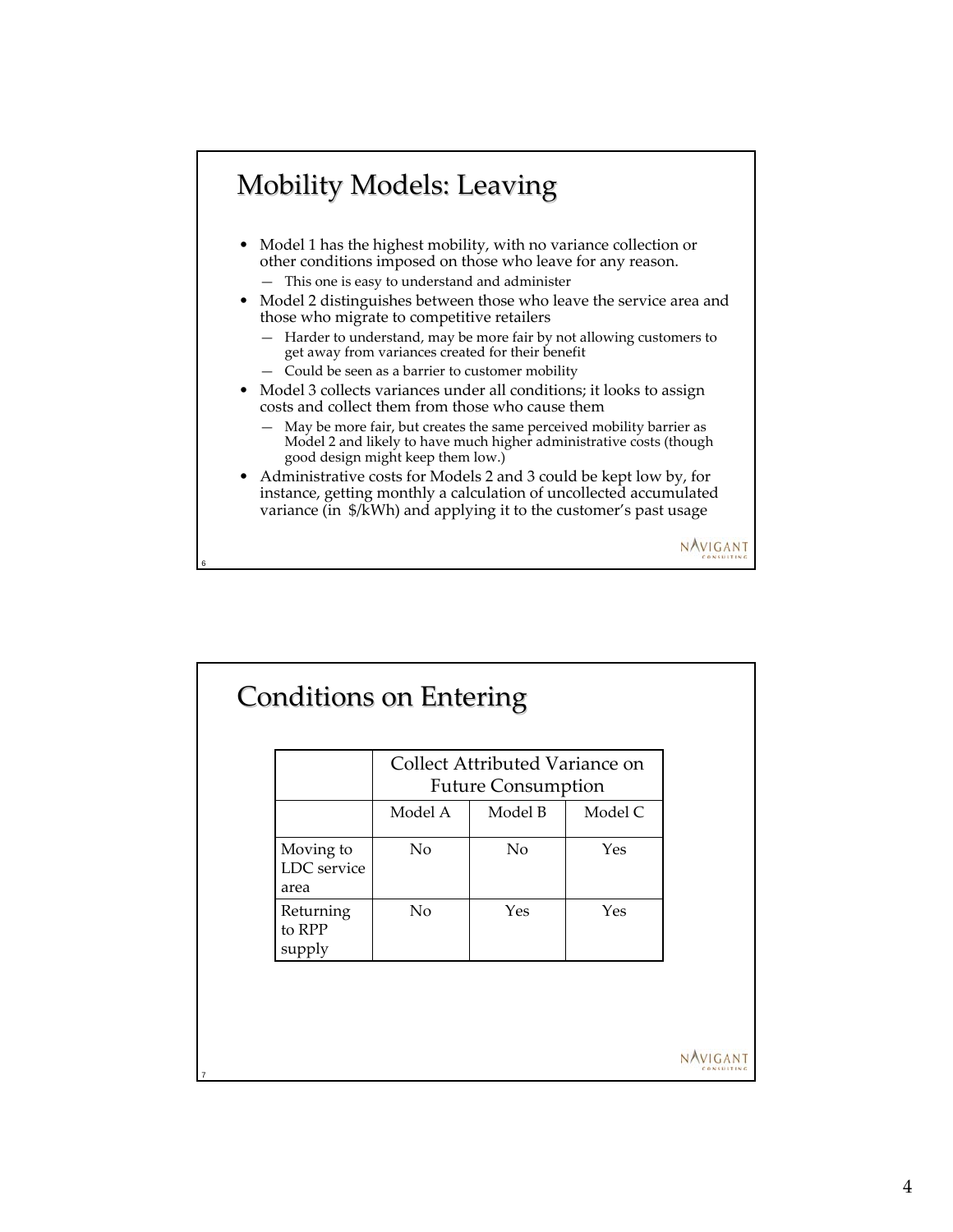### Mobility Models: Entering

- Model A has the highest mobility, with no variance collection or other conditions imposed on those who enter for any reason. — This is easy to understand and administer
- Model B distinguishes between those who enter the service area and those returning from competitive retailers
	- Harder to understand, may be more fair by not charging customers for variances they did not cause
	- Could enhance customer mobility

8

- Model C collects variances under all conditions.
	- May be more fair, but could have much higher administrative costs (though good design might keep them low.)
- The simple model for leaving does not work as well here, because prospective consumption is unknown.
- Another way to implement Models B and C would be not to charge (credit) entering customers with variance true ups existing when they came. This would require that LDCs charge different rates for varying periods of time to customers in the same rate classes NAVIGANT

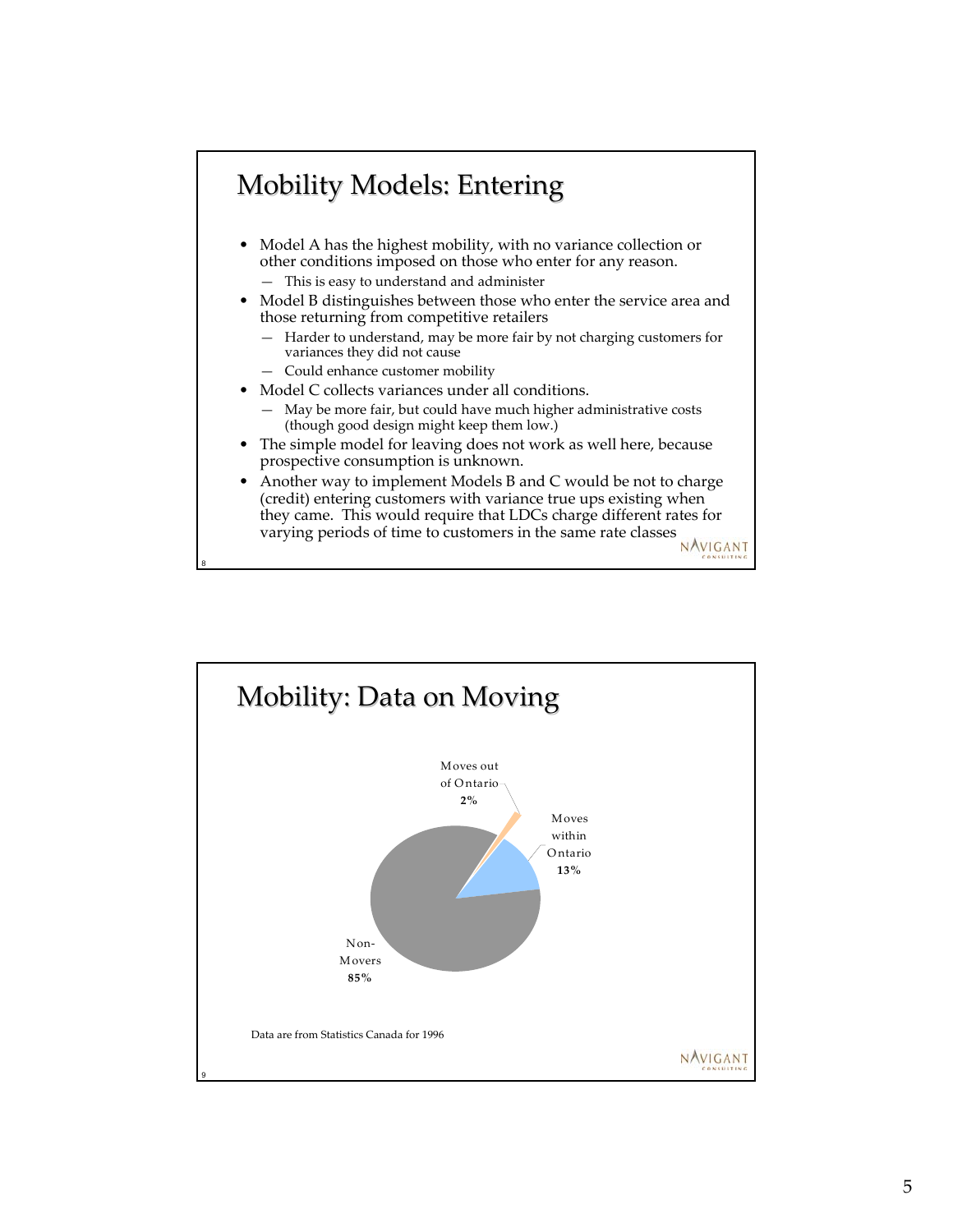

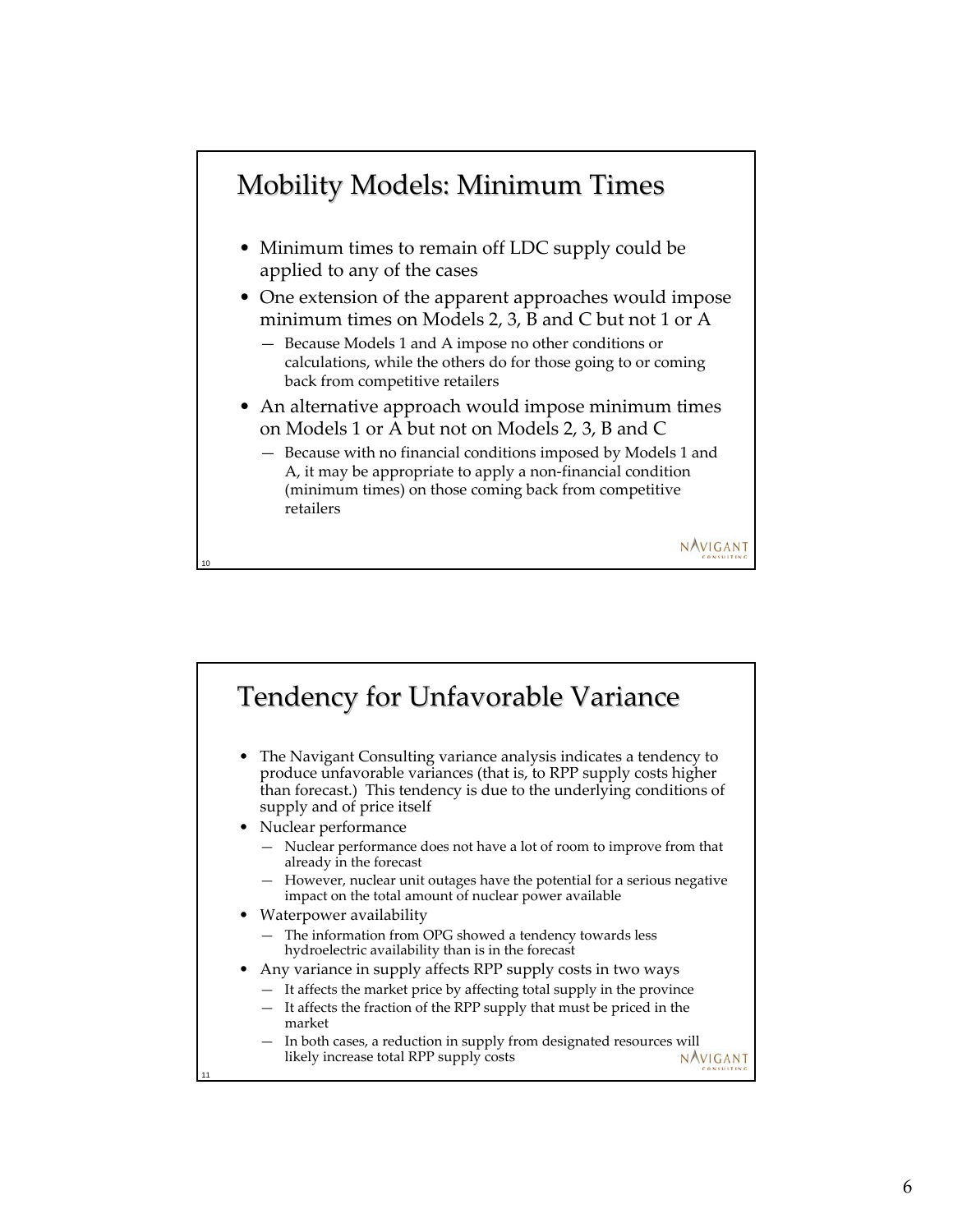#### Tendency for Unfavorable Variance: Price

• Price

12

- If the average price is about \$50 per MWh, the downward variance cannot be more than \$50
- But the upward variance could be as much as \$1950 per MWh (if price reaches the maximum market clearing price)
- Historically, market price has often been above \$150 per MWh, which would produce a variance of more than \$100 per MWh from the average price
- So the statistical model of the variance of price tends to have bigger variances upward than downward
- This means the price variances are more likely to be unfavorable than favorable

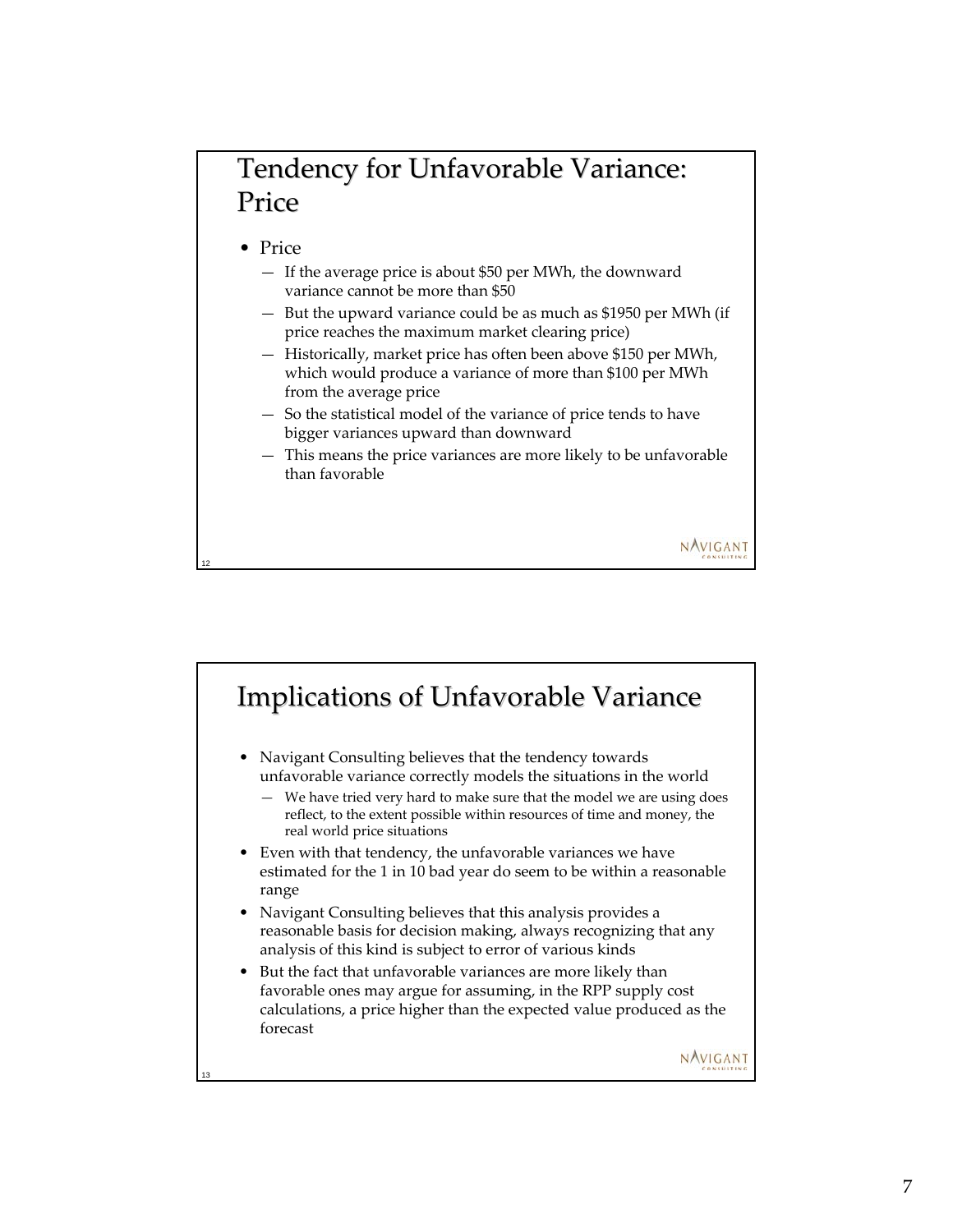### Purpose of New Strawmen Development

- At the last meeting, the working group discussed several strawmen, intended to incorporate various approaches to meeting the objectives
- The working group identified several of these approaches as not likely to be acceptable
- Working group members also identified some of their primary concerns and preferences among the strawman attributes

NAVIGANT

NAVIGANT

• To further the process, these strawmen draw more narrowly on a range of attributes identified by the working group as desirable

Assumptions for New Strawmen Development

- The assumptions for this development are similar to those for the first set of strawmen
- No true ups or other price changes in first year of RPP — May need some specific provisions for the transition from the first to the second year of RPP
- RPP will be designed for 4/5 years

14

15

- Initial strawmen will not incorporate pricing schemes requiring smart meters (for example, Critical Peak Pricing)
	- Smart meter implications will be dealt with after this basic approach is outlined
- Assume residential and small business customers are eligible for RPP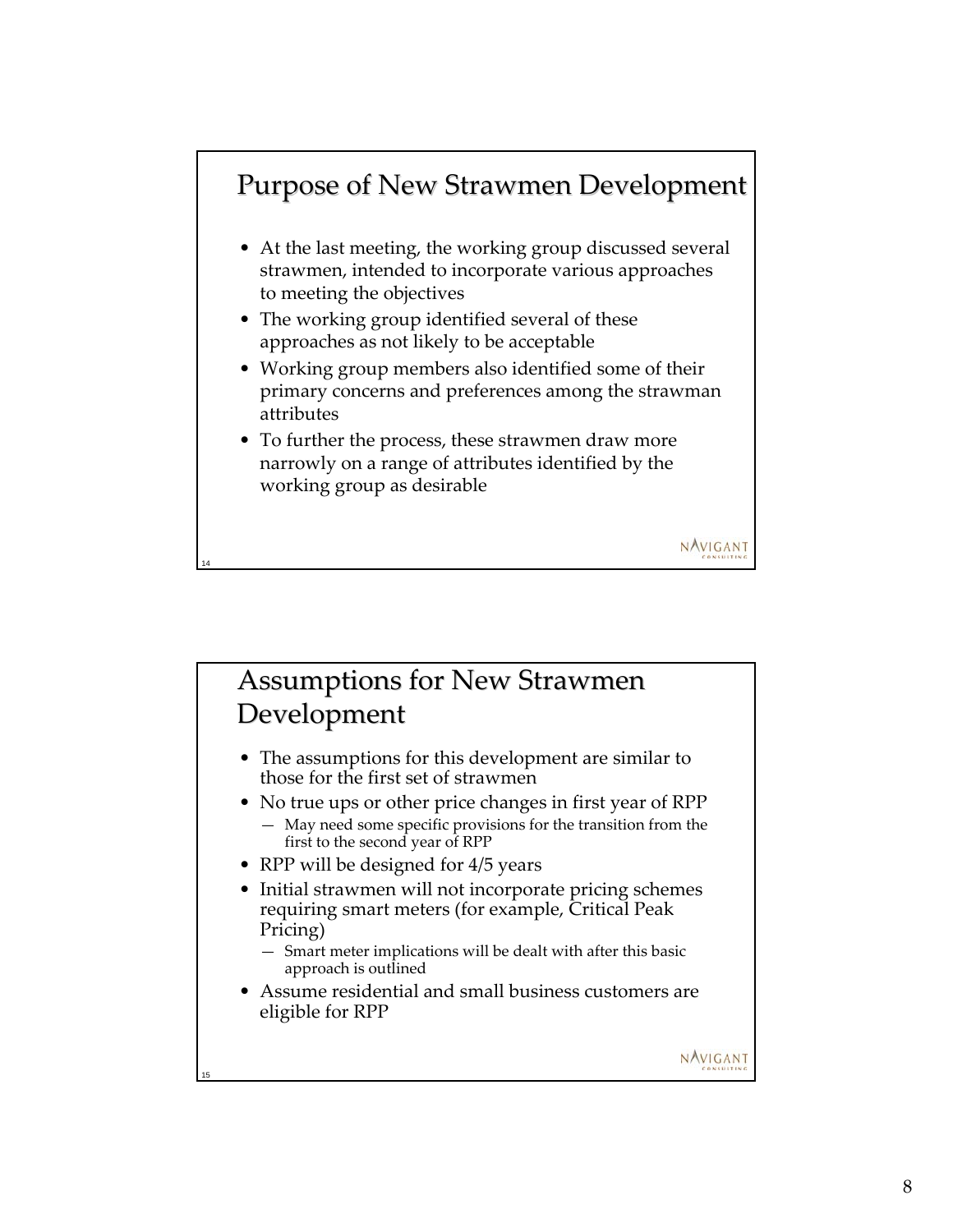#### **Information Presented**

- For the previous discussion, Navigant Consulting presented the pricing results for each strawman, tested against 5 randomly generated price paths
- These strawmen are presented with the same pricing results against the same 5 price paths
- As requested by the working group, we have added two attributes for each strawman:
	- Timelines for the calculation of true ups and rebasing, including timeline for notice to customers of price changes
	- Cumulative OPA variance account

16

• We have also included some direct comparisons of the strawmen along various criteria



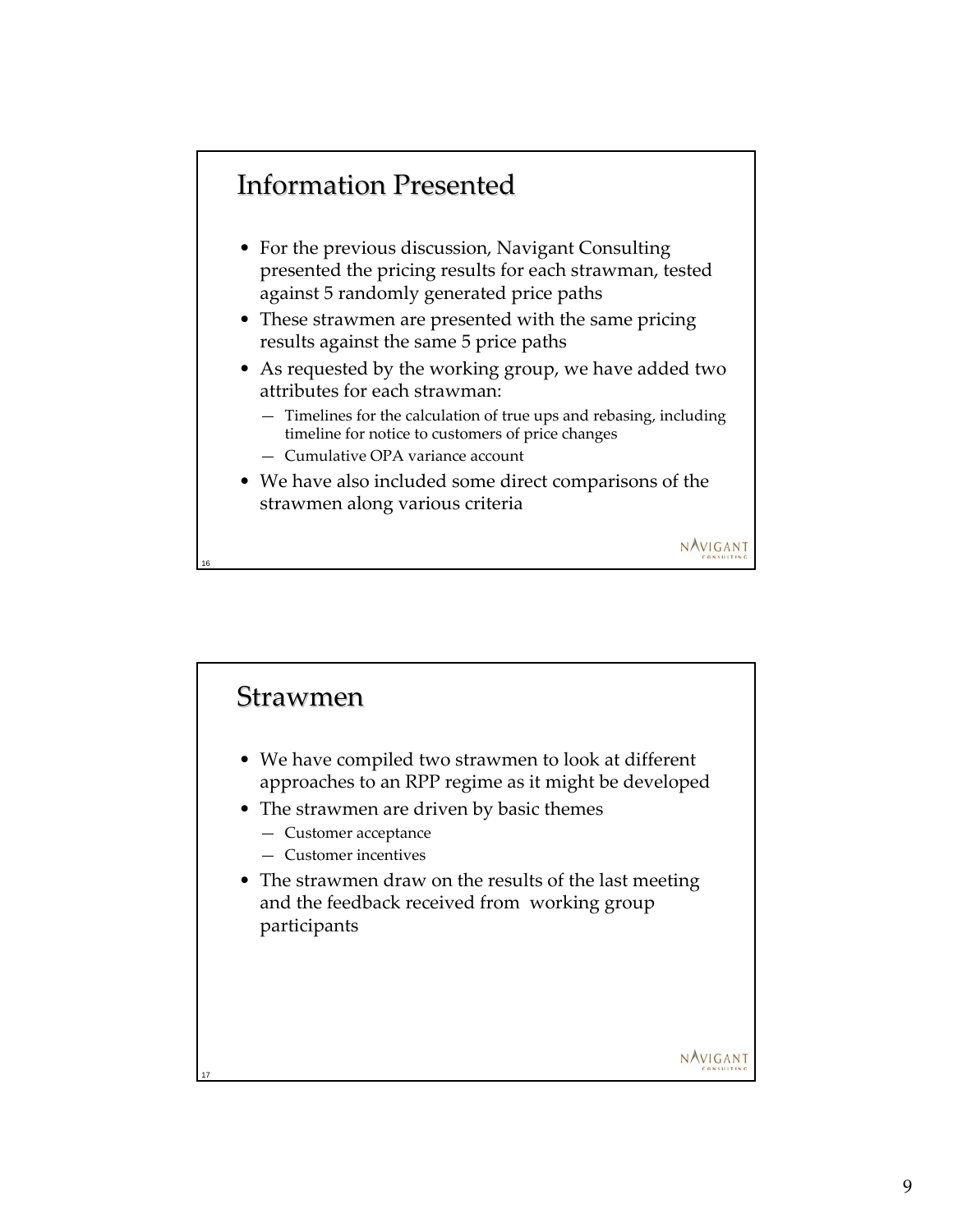# Working Group Feedback

18

- From the last meeting, and from the feedback received by email from working group members, we believe we have a good sense of where the working group is in some agreement (including on some options that are not acceptable)
- We also know where there are differences between the expressed preferences of the working group
- The strawmen have therefore been chosen to represent agreement where it exists, and to test differences where they are present

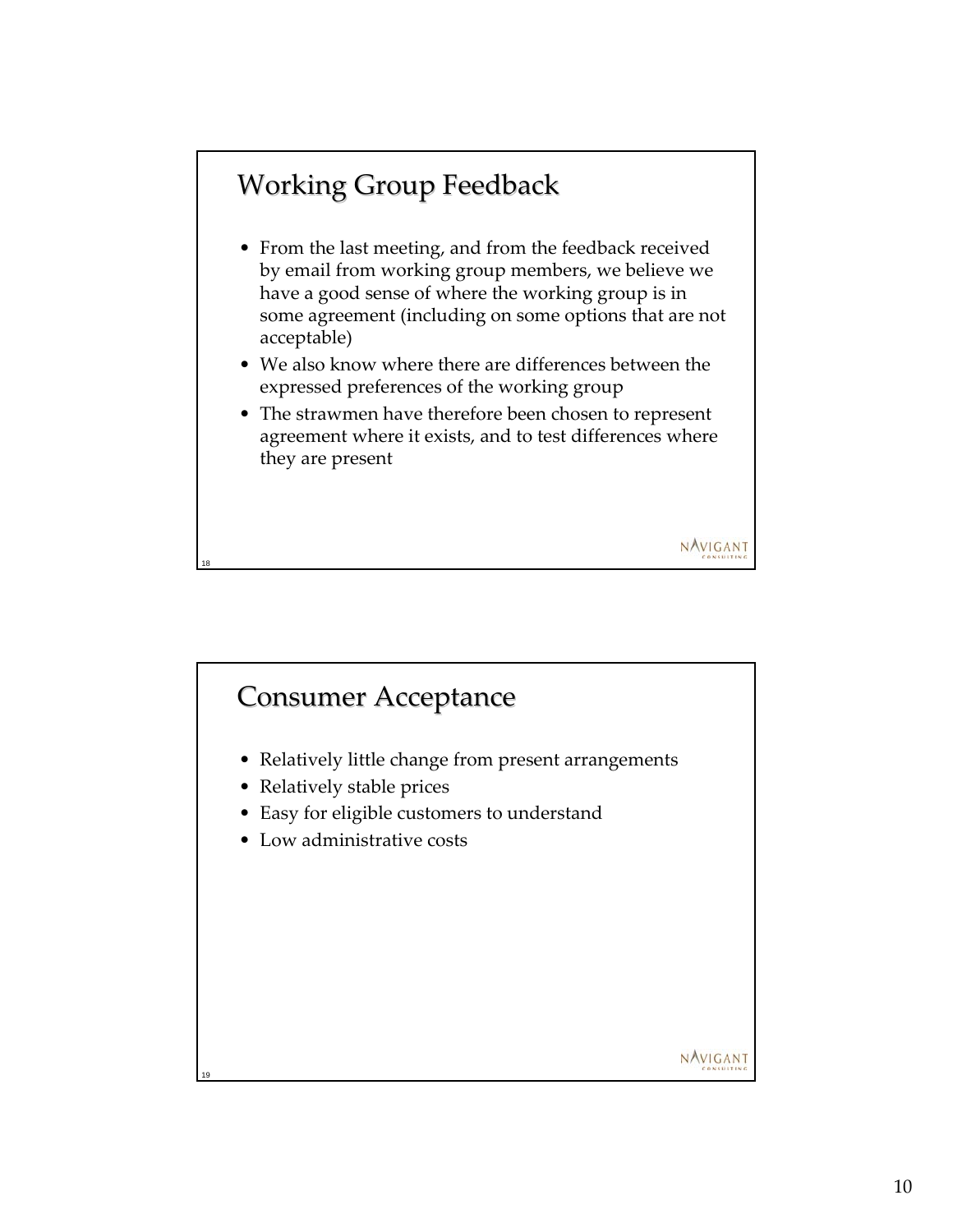#### Consumer Acceptance: Strawman

- True up:
	- Every 12 months of the total accumulated variance
	- At any quarter where the accumulated variance for the year exceeds \$50 per customer
	- Favorable variances are not rebated, but kept as reserve for future
- Rebase:
	- Review annually, implement based on changed price forecast and in underlying cost conditions as determined by OEB
- True up and rebase considered together
	- Change price only if true up and rebase together change prices by more than .10 cents per kWh (\$1 per month per customer for average 1,000 kWh per month customer)
	- Cap of 6% on upward price change; no caps on decreases
	- If true up and rebase would raise prices by more than 6%, rebase takes precedence and resulting variance is carried over to next period

NAVIGANT

#### • Recovery period:

20

— Variances collected over 12 months following true up

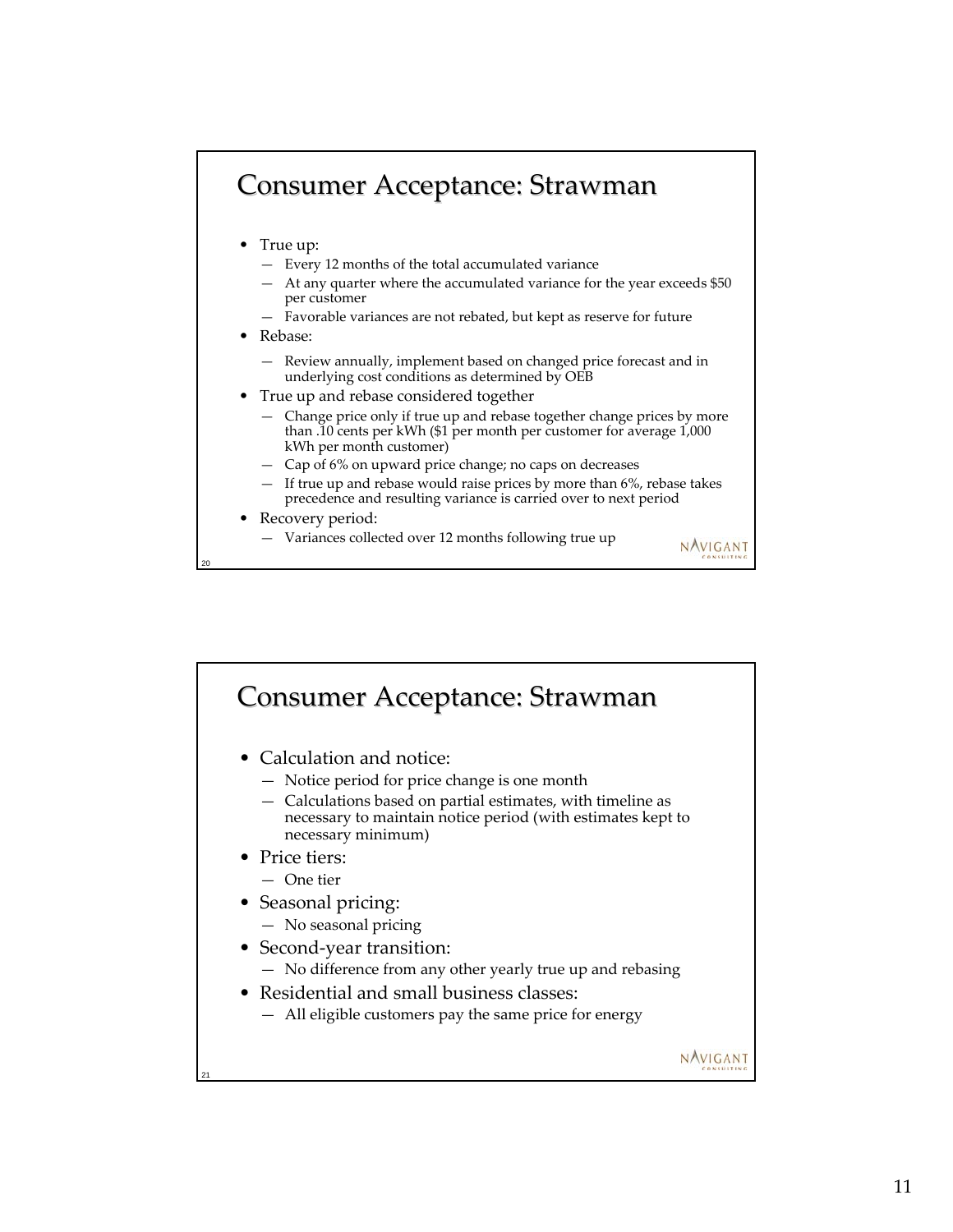

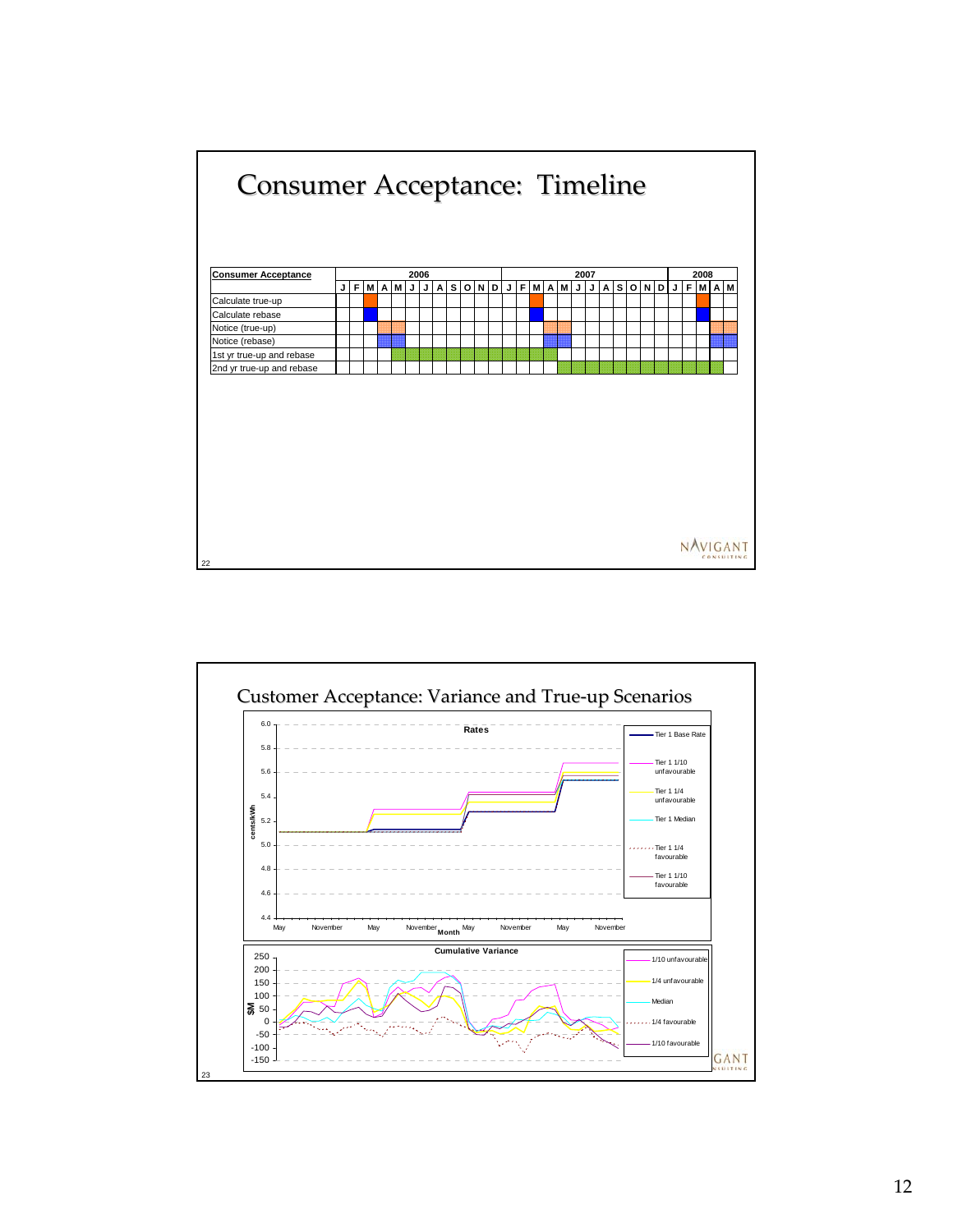

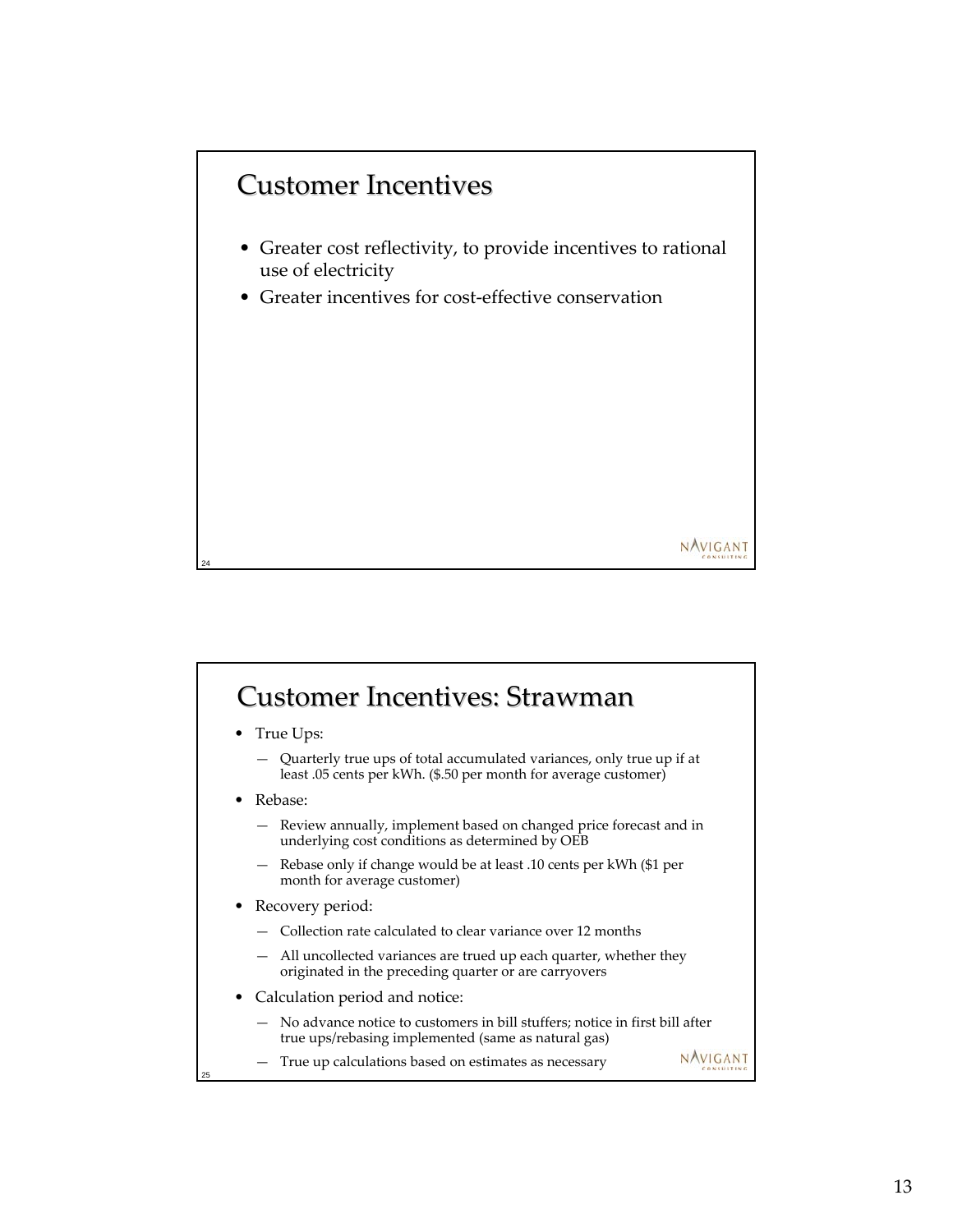#### Customer Incentives: Strawman

- Tiers:
	- Two tiers. Tiers are designed to straddle the average price, with the upper tier providing some incentive for conservation

NAVIGANT

- Variance true ups are allocated to both tiers on the same cents per kWh basis
- Seasonal:

26

- Two seasons, peak and off peak, applied to both tiers
- Second-year transition:
	- Treat like an annual true up / rebase
- Residential and small business classes:
	- All eligible customers pay the same for energy

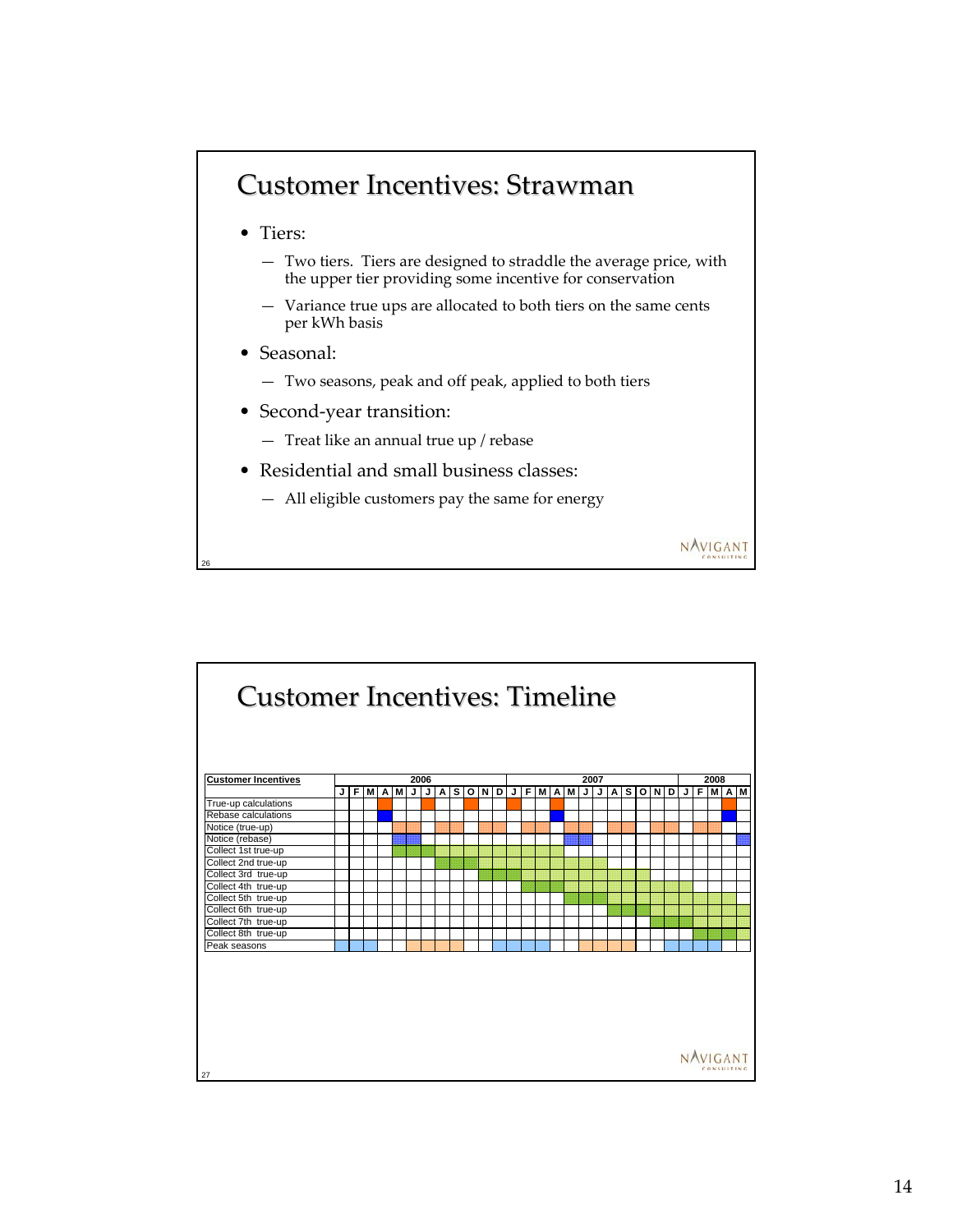

| <b>Strawman Elements</b>                         |                                                           | <b>Customer Incentives</b>                                                                                   |
|--------------------------------------------------|-----------------------------------------------------------|--------------------------------------------------------------------------------------------------------------|
| True-ups                                         | Consumer Acceptance<br>Annual, or more frequent on        | Quarterly, based on total                                                                                    |
|                                                  | trigger of \$50 per customer                              | uncollected variance. True up<br>minimum of .05 cents per kWh                                                |
| Rebase                                           | Annually, with minimum<br>adjustment of .10 cents per kWh | Review annually, rebase only if<br>change is at least .10 cents per kWh                                      |
| Price cap                                        | 6% maximum increase per year                              |                                                                                                              |
| Variance Recovery<br>Period                      | 12 months                                                 | Priced to clear over 12 months.<br>Recovery rolls forward with true<br>ups                                   |
| Calculation                                      | 2 months before implementation                            | 1 month before implementation                                                                                |
| <b>Notice</b>                                    | $1$ month                                                 | none                                                                                                         |
| Tiers                                            | one tier                                                  | Two, straddling average market<br>price                                                                      |
| Seasonal                                         | none (flattened over year)                                | 2 seasons<br>$\bullet$ Peak<br>$O$ ff-peak                                                                   |
| Entry/Exit                                       | Mobility conditions considered<br>separately              | Mobility conditions considered<br>separately                                                                 |
| Second-year<br>Transition                        | none required                                             | Clear all variances within 6 months                                                                          |
| Residential vs. Small<br><b>Business Classes</b> | same rate                                                 | Top tier higher for larger volumes,<br>in peak season, and higher threshold<br>for businesses than consumers |